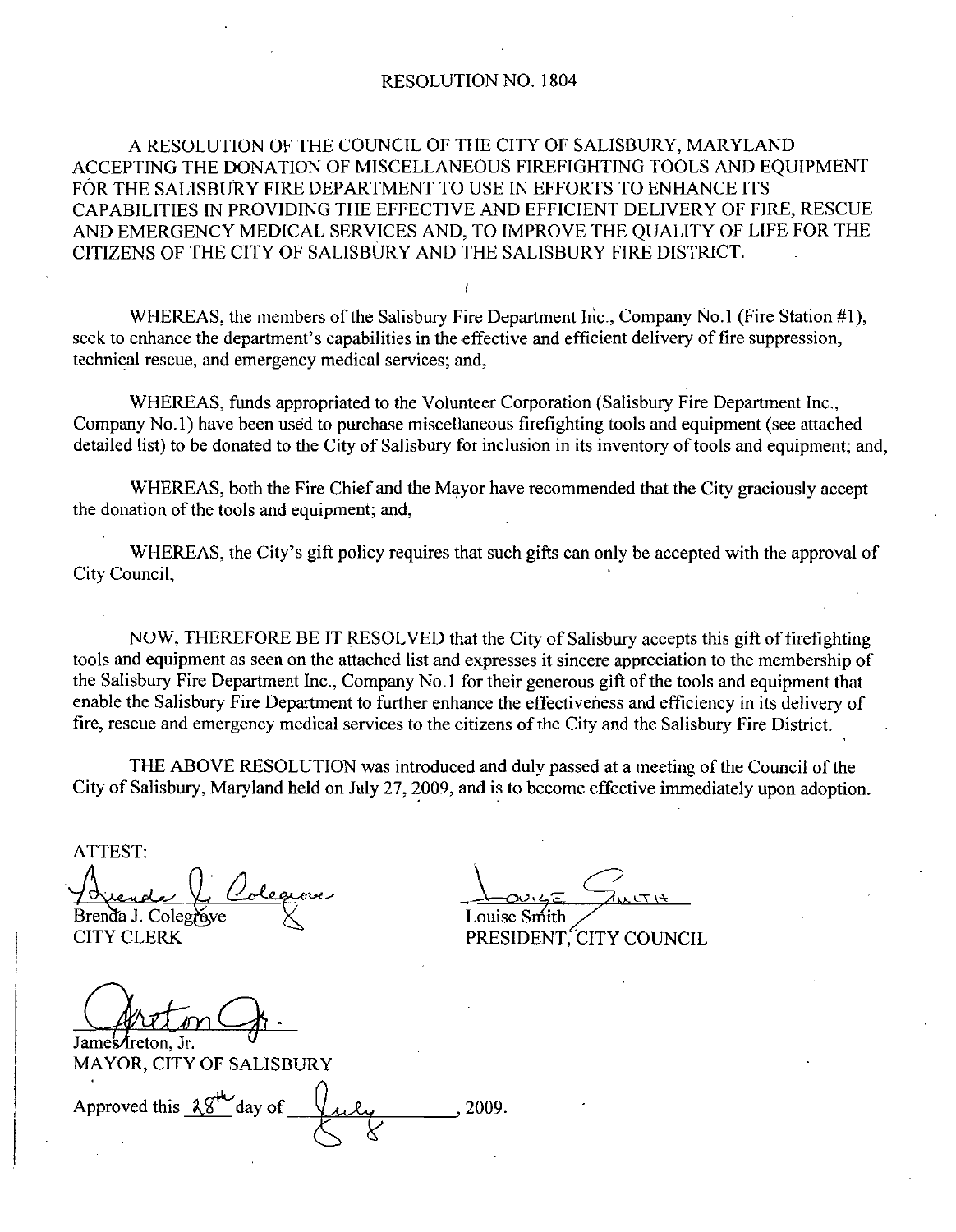E DEPT. m O <u>র</u>

F O J Z W ē O W

| $\overline{Q}$ TY: | PART #             | $\begin{array}{c} \cdot \end{array}$<br>ŀ<br>$\mathcal{L}$<br><b>DESCRIPTION</b><br><b>AND</b>        | PRICE EACH. | <b>TOTAL IN</b> |
|--------------------|--------------------|-------------------------------------------------------------------------------------------------------|-------------|-----------------|
|                    | 55K60105           | HEK 6" NH f swivel x 5" Storz Ball Intake Valve<br>KOC                                                | \$989.95    | \$989.95        |
|                    | 51K0525            | HEK 5" Storz x 5" Storz x (4) 2 $1/2$ " male outlets<br>KOC                                           | \$1,335.85  | \$1,335.85      |
|                    | S60S54             | HEK 5" Storz x 4" Storz Adapter<br>KOC                                                                | \$99.65     | \$99.65         |
|                    | 571645             | HEK 6" NH X 4 1/2" NH Double Swivel Long Handle Female<br><b>IOON</b><br>IOON                         | \$134.95    | \$134.95        |
|                    | 57L625             | HEK 6" NH X 2 1/2" NH Double Swivel Long Handle Female                                                | \$154.45    | \$154.45        |
|                    | 57166              | HEK 6" NH X 6" NH Double Swivel Long Handle Female<br>$\overline{\frac{1}{2}}$                        | \$149.95    | \$149.95        |
| 4                  | CC507              | HEK 5" Storz Cap with Chain<br><b>ROCI</b>                                                            | \$46.25     | \$185.00        |
| 4                  | CC1552             | HEK 1 1/2" NH Rocker Lug Caps with Chain<br>$\overline{SO}$                                           | \$8.30      | \$33.20         |
| N                  | 37R151             | HEK 1 1/2" NH Rigid Rocker Lug Female x 1" NH Male<br>KOCI                                            | \$13.85     | \$2770          |
|                    | S36S525            | HEK 5" Storz x 2 1/2" Rigid Male Thread<br>KOCI                                                       | \$95.55     | \$95.55         |
|                    | S54R525            | HEK 5" Storz x 2 1/2" NH Swivel Rocker Lug Female Thread<br>KOCI                                      | \$89.95     | \$89.95         |
| ᡪ                  | 40H15FGG           | HEK 1 1/2" Female x (2) GHT Male Haz Mat Adapter<br><b>IOON</b>                                       | \$17.25     | \$17.25         |
| თ                  | 37R2515            | HEK 2 1/2" NH Rigid Rocker Lug Female x 1 1/2" NH Male<br><b>EX</b>                                   | \$12.65     | \$113.85        |
| 4                  | 35R2525            | HEK 2 1/2" NH x 2 1/2" NH Double Swivel Rocker Lug Female<br>KOCI                                     | \$18.35     | \$73.40         |
| 4                  | 36R2525            | HEK 2 1/2" NH X 2 1/2" NH Double Rocker Lug Male<br><b>IOON</b>                                       | \$10.35     | \$41.40         |
| 4                  | 35R1515            | HEK 1 1/2" NH x 1 1/2" NH Double Swivel Rocker Lug Female<br>$\overline{\overline{\text{K}}\text{O}}$ | \$13.65     | \$54.60         |
| 4                  | 36R1515            | HEK 1 1/2" NH X 1 1/2" NH Double Rocker Lug Male<br><b>IOOI</b>                                       | \$7.65      | \$30.60         |
| 4                  | KS34               | KOCHEK Set of (4) KS3 Wrenches with Holder<br>KOCHEK 1 Man Hose Roller                                | \$55.75     | \$223.00        |
|                    | KHR-1              |                                                                                                       | \$119.95    | \$119.95        |
| 4                  | K48                | KOCHEK Triple Holder Bracket (Holds 2 Spanners / 1 Hyd Wrnch)                                         | \$38.15     | \$152.60        |
| $\sim$             | SKE545R            | KOCHEK 5" Storz x 4 1/2" NH Swivel Rocker Lug Female 30° Elbow                                        | \$114.55    | \$229.10        |
| N                  | SKE <sub>56R</sub> | KOCHEK 5" Storz x 6" NH Swivel Rocker Lug Female 30° Elbow                                            | \$119.55    | \$239.10        |
|                    | <b>BS60</b>        | KOCHEK 6" Barrel Strainer                                                                             | \$89.95     | \$89.95         |
| N                  | HWC                | KOCHEK 8" x 7" x 10" Heavy Duty Rubber Wheel Chock (ORG)                                              | \$34.95     | \$69.90         |
|                    | FDS60              | KOCHEK 6" Floating Dock Strainer                                                                      | 409.55      | \$409.55        |
| ς                  | K46-2              | KOCHEK 2 Wrench Holder Set                                                                            | 41.25       | \$123.75        |
| ٥Ļ                 | K01                | KOCHEK Universal Spanner Wrench                                                                       | 9.35        | \$93.50         |
|                    | CC1052             | KOCHEK 1" Cap with Chain                                                                              | 6.75        | \$6.75          |
|                    | 21K2505            | KOCHEK 5" Storz x (2) 2.5" Gated Wye                                                                  | 368.95      | 368.95          |
|                    | CE2171RS-D6A       | TERS EDGE 16" Multi-Cut Fire Rescue Saw w/Depth gauge<br>Eno                                          | \$1,989.95  | \$1,989.95      |
|                    | CEBUL56A           | CUTTERS EDGE 16" Replacement Bullet Chain                                                             | \$219.95    | \$219.95        |
|                    | K12FD              | K12FD Fire-Rescue Cutoff Saw (less blade)                                                             | \$1,094.95  | \$1,094.95      |
|                    | SCB-1X14           | FIREHOOKS UNL Composite Blade 14'                                                                     | \$15.95     | \$15.95         |
|                    | <b>RTK</b>         | OL Co. R-Tool Kit<br>$K-TO$                                                                           | \$168.95    | \$168.95        |
|                    | KTK-COMP           | OL Co. K-Tool Kit Complete<br>$K-TO($                                                                 | 99.95       | 99.95           |
|                    | 18105437-01111     | STRIAL SCIENTIFIC 4 Gas Monitor (02, H2S, CO, LEL)<br>nani                                            | \$599.95    | \$599.95        |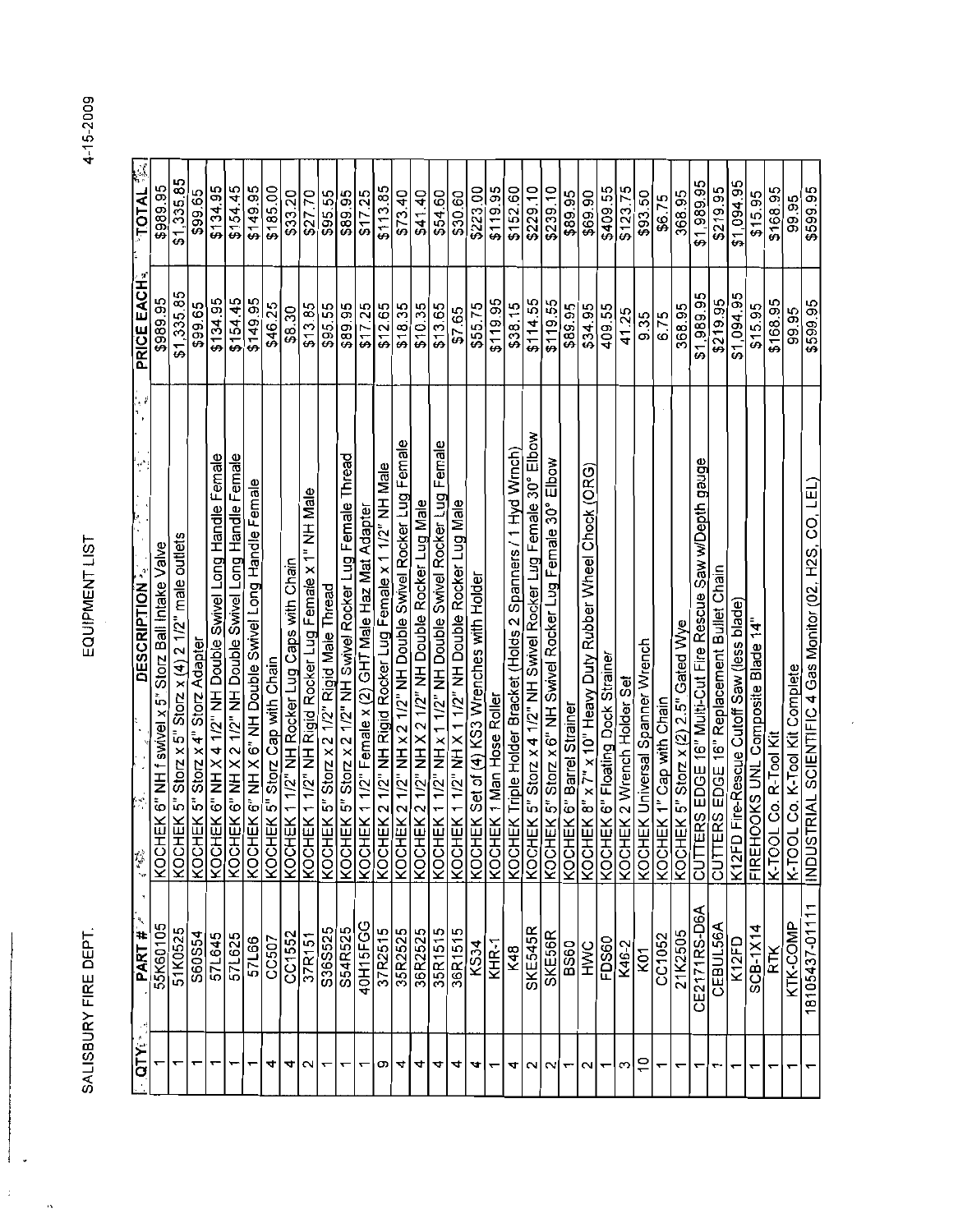SALISBURY FIRE DEPT.

EQUIPMENT LIST

| כ<br>ι |
|--------|
| ٥      |
|        |
| 4      |
|        |
|        |

 $\ddot{\phantom{0}}$ 

| $\alpha$                 | <b>ARTER</b>    | $\stackrel{\scriptscriptstyle \delta}{\bullet}=\stackrel{\scriptscriptstyle \delta}{\circ}$<br>1、海军<br>$\mathbb{E}^{(1)}_{\mathbb{Z}} \in \mathbb{Q}^{(1)}_{\mathbb{Z}}$ in $\mathbb{E}^{(1)}$ . The set of $\mathbb{Z}^{(1)}$ is a set of $\mathbb{Z}^{(1)}$<br> <br> -<br>  ^ a  <br>$\mathbf{R}$ | PRICE EACH | are a<br><b>TOTAL</b> |
|--------------------------|-----------------|-----------------------------------------------------------------------------------------------------------------------------------------------------------------------------------------------------------------------------------------------------------------------------------------------------|------------|-----------------------|
|                          | HS50YD          | EQUIP 5" x 100' YELLOW Rubber LDH with Storz Couplings<br>FIRE                                                                                                                                                                                                                                      | \$578.95   | \$6,368.45            |
| 7                        | CS17WB          | EQUIP 1 3/4" x 50' Commander Supreme Hose - White<br>FIRE                                                                                                                                                                                                                                           | \$107.95   | \$1,835.15            |
| 5                        | CS25WB          | <b>FIRE</b>                                                                                                                                                                                                                                                                                         | \$159.95   | \$799.75              |
| 5                        | CS30WB          | EQUIP 2 1/2" x 50' Commander Supreme Hose - White<br>EQUIP 3" x 50' Commander Supreme Hose - White<br><b>EIRIE</b><br>EIRIE                                                                                                                                                                         | \$204.95   | \$2,049.50            |
|                          | <b>AN30GB</b>   |                                                                                                                                                                                                                                                                                                     | \$239.50   | \$239.50              |
| Σ                        | <b>AN17GB</b>   | EQUIP 2 1/2" x 50' Attack Lite Poly Hose - Green<br>EQUIP 1 3/4" x 50' Attack Lite Poly Hose - Green                                                                                                                                                                                                | \$132.50   | \$397.50              |
| 4                        | FH10YD          | EQUIP 1" x 100' Ultra Wildland Forestry Hose - Yellow<br>FIRE                                                                                                                                                                                                                                       | \$116.55   | \$466.20              |
|                          | <b>FH10YA</b>   | EQUIP 1" x 25' Ultra Wildland Forestry Hose - Yellow<br>EQUIP 2.5" x 10' Double Jacketed Hose<br>FIRE                                                                                                                                                                                               | \$42.95    | \$42.95               |
|                          | DJ25WX          | FIRE                                                                                                                                                                                                                                                                                                | \$139.95   | \$139.95              |
|                          | 6.0 HHS         | HEBERT Large Diameter Hose Clamp - up to 6"                                                                                                                                                                                                                                                         | \$266.95   | \$266.95              |
|                          | 725-049         | TEMPEST 16" Misting Ring for Variable Speed Fan                                                                                                                                                                                                                                                     | 221.25     | 221.25                |
|                          | 700-261         | TEMPEST 16" Variable Speed Electric Blower w/ 25' pigtail, no plug                                                                                                                                                                                                                                  | \$1,449.95 | \$1,449.95            |
|                          | FCA700S75-G703  | FRC Focus Portable 750W Lighthead w/ 703 Q/R Bracket                                                                                                                                                                                                                                                | \$419.65   | \$419.65              |
|                          | MHP-12A / HE-12 | MENS Manhattan High Rise Pack with Extender Bag<br><b>CLE</b>                                                                                                                                                                                                                                       | \$339.95   | \$3339.95             |
|                          | 2125/1417       | AKRON 2.5" Shutoff with 1 1/8" Smooth Bore Tip                                                                                                                                                                                                                                                      | \$349.45   | \$349.45              |
|                          | 1078            | <b>AKRON Quickfit Sprinkler Shutoff</b>                                                                                                                                                                                                                                                             | \$29.55    | \$59.10               |
| ဖ                        | 17              | AKRON Adjustable Hydrant Wrench                                                                                                                                                                                                                                                                     | \$34.95    | \$209.70              |
|                          | 3625            | AKRON Master Stream Foam Nozzle                                                                                                                                                                                                                                                                     | \$455.95   | \$455.95              |
|                          | 4824            | AKRON 2 1/2" Assault Tip with spinning teeth 250GPM $@$ 100psi                                                                                                                                                                                                                                      | \$339.95   | \$339.95              |
|                          | 4864            | AKRON Assault Nozzle 175GMP @ 100psi (1 Red / 1 Org Bale)                                                                                                                                                                                                                                           | \$554.75   | \$1,109.50            |
| N                        | 2129            | AKRON 1 1/2" x 1 1/2" shutoffs (one white bale, one yellow bale)                                                                                                                                                                                                                                    | \$238.25   | \$476.50              |
| $\sim$                   | 777             | AKRON Quick Attack Foam Tube                                                                                                                                                                                                                                                                        | \$184.55   | \$369.10              |
| $\sim$                   | 2420            | AKRON Triple Stacked Tips 1" x 1 1/8" x 1 1/4"                                                                                                                                                                                                                                                      | \$216.30   | \$432.60              |
| N                        | 1701            | AKRON 1" Turbojet Nozzle with pistol grip                                                                                                                                                                                                                                                           | \$519.95   | \$1,039.90            |
|                          | 1088            | AKRON Piercing Applicator Nozzle 3' x 1 1/2"                                                                                                                                                                                                                                                        | \$597.55   | \$597.55              |
|                          | 2390            | <b>AKRON Axial Playpipe</b>                                                                                                                                                                                                                                                                         | \$494.45   | \$494.45              |
|                          | 3443            | Brkt)<br>AKRON Mercury Quick Attack Monitor (Monitor, 4445 Nozzle,                                                                                                                                                                                                                                  | \$1,944.55 | \$1,944.55            |
|                          | 1581            | AKRON Leader Line Wye                                                                                                                                                                                                                                                                               | \$399.95   | \$799.90              |
|                          | 1828            | AKRON 2 1/2" Hydrant Valve                                                                                                                                                                                                                                                                          | \$524.45   | \$524.45              |
|                          | 439             | AKRON Stacked Tips 15/16" & 1/2"                                                                                                                                                                                                                                                                    | \$114.55   | \$229.10              |
| 5                        | 3750DCT         | PELICAN Big Ed Handlight with 12V Trickle Charger                                                                                                                                                                                                                                                   | \$118.95   | \$944.75              |
|                          | 3850LA          | PELICAN Big D Rechargeable Handlight                                                                                                                                                                                                                                                                | \$109.55   | \$109.55              |
| $\scriptstyle\mathtt{N}$ | 240             | ទី<br>AMEREX 2 1/2 Gallon Pressurized Water                                                                                                                                                                                                                                                         | 77.75      | \$155.50              |
|                          | A411            | AMEREX 20lb ABC Fire Extinguisher                                                                                                                                                                                                                                                                   | 99.45      | 99.45                 |
|                          | 331             | AMEREX 15lb CO2 Fire Extinguisher                                                                                                                                                                                                                                                                   | 211.65     | 211.65                |
|                          | <b>B570</b>     | AMEREX 30lb Class D Dry Powder Fire Extinguisher                                                                                                                                                                                                                                                    | \$322.20   | \$322.20              |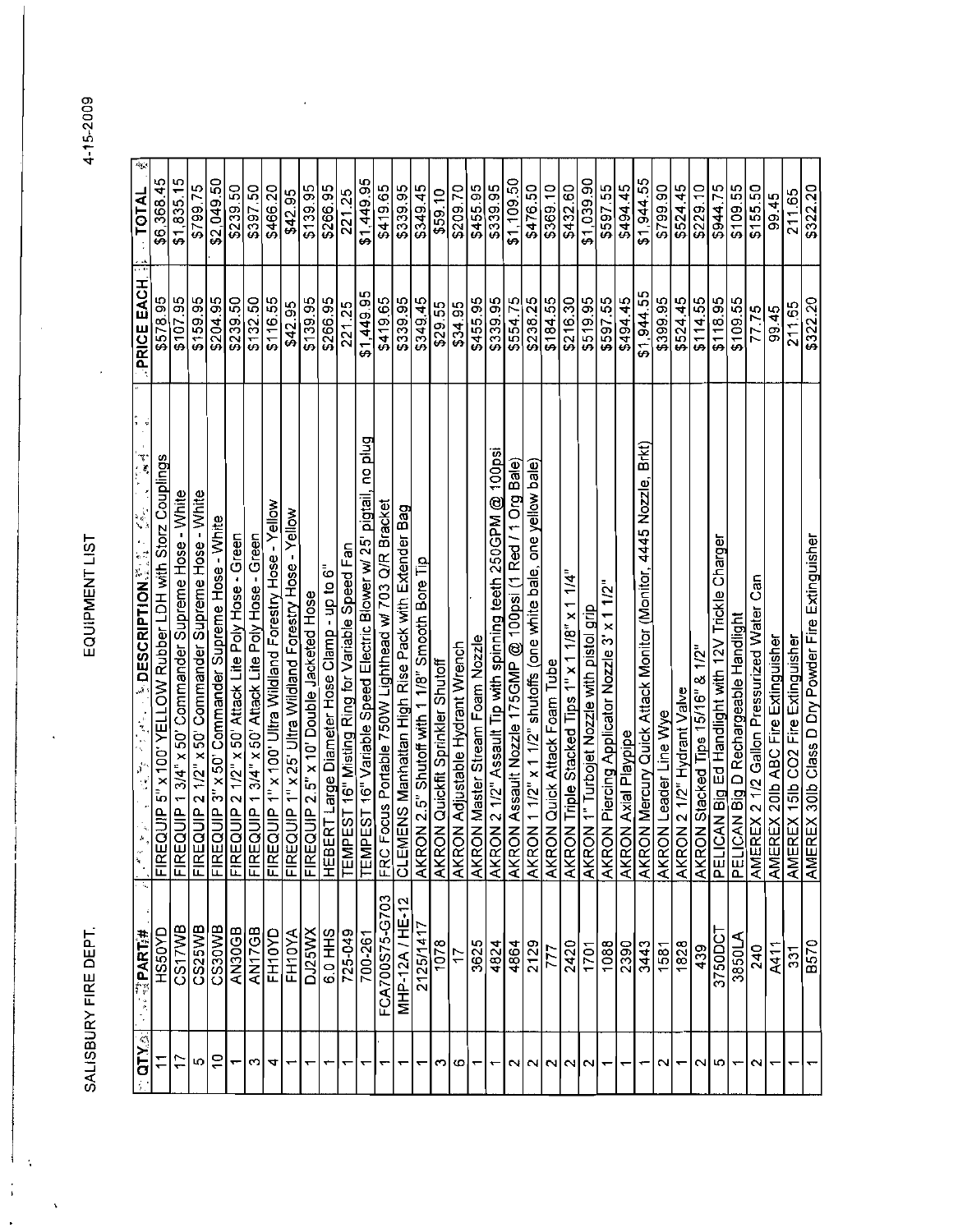EQUIPMENT LIST

J

 $\ddot{\phantom{a}}$ 

SALISBURY FIRE DEPT.

 $\ddot{\phantom{a}}$ 

 $\frac{1}{2}$  $\ddot{\phantom{a}}$ 

 $\frac{1}{2}$ 

4-15-2009

l,

| $\overline{GTY}$ | $\overline{ABR}$  | $\mathcal{L}^{(n)}$<br>$\mathbb{R}_{\geq 0} \times \mathbb{R}_{\geq 0}$ . Description $\mathbb{R} \mathbb{C} \times \mathbb{R}_{\geq 0}$ | <b>PRICE EACH</b> | $\sqrt{2\pi n}$ |
|------------------|-------------------|------------------------------------------------------------------------------------------------------------------------------------------|-------------------|-----------------|
|                  | 32955             | ECK MFG Big Easy Lockout Kit<br>55                                                                                                       | \$55.95           | \$55.95         |
| ↽                | 32935             | STECK MFG Big Easy Lockout Kit Storage Bag                                                                                               | \$23.95           | \$23.95         |
| 4                | ٩,<br>CRIB KIT    | TURTLE PLASTICS Crib Kit                                                                                                                 | \$971.55          | \$971.55        |
|                  | <b>OOS-04-588</b> | PLASTICS 30min Flare Container (less flares)<br>$\overline{\mathcal{C}}$                                                                 | 9.25              | 9.25            |
| $\sim$           | RH-6              |                                                                                                                                          | \$85.95           | \$17190         |
|                  | PPB-48            | <u>FIREHOOKS UNL 6' New York Roof Hooks with gas shutoff end</u><br>AKRON 48" Pinch Point Bar                                            | \$30.65           | \$30.65         |
| $\sim$           | PB-30             | OOL Pro Bar 30"<br>$K-T$                                                                                                                 | \$169.95          | \$339.90        |
| S                | GH <sub>36</sub>  | FIREHOOKS UNL Griff Hooks                                                                                                                | \$71.95           | \$215.85        |
| $\sim$           | CH-312            | Can Harness<br>EHOOKS UNL<br>$\overline{F}$                                                                                              | \$3495            | \$69.90         |
|                  | BRW-5             | EHOOKS UNL Fire/Brush Rake with hickory handle<br>医口                                                                                     | \$28.55           | \$28.55         |
|                  | ECR-10            | AKRON Cord Reel with 12/3 Wire and Junction Box                                                                                          | \$498.95          | \$498.95        |
| ო                | TC-2825-5-MM      | HANSEN SAFETY 28" Traffic Cones                                                                                                          | \$18.85           | \$56.55         |
|                  | FSY-8             | AKRON 8lb Sledge Hammer                                                                                                                  | \$39.35           | \$39.35         |
| $\sim$           | BRH-6             | EHOOKS UNL 6' Boston Rake w/ gas shutoff<br>FiR                                                                                          | \$86.25           | \$172.50        |
|                  | 430335/K04160     |                                                                                                                                          | \$339.95          | \$339.95        |
|                  | 430335/K01160     | CMC Backpack Style Rope Bag w/ 300' Black 1/2" Lifeline<br>CMC Backpack Style Rope Bag w/ 200' Red 1/2" Lifeline                         | \$291.55          | \$291.55        |
| 4                | 300110            | <b>CMC Carabiners</b>                                                                                                                    | \$22.25           | \$89.00         |
| $\sim$           | 300850            | .<br><mark>:CMC Rescue 8 Descenders</mark><br> NATIONAL FOAM Universal Gold 1%-3% AFFF (5 gallon pales)                                  | \$69.55           | \$139.10        |
| $\tilde{=}$      | 2130-7340-6       |                                                                                                                                          | \$148.25          | \$1,482.50      |
| $\sim$           | 2170-2335-6       | <b>TIONAL FOAM Class A Knockdown in square pales</b><br>$\overline{\mathbf{z}}$                                                          | \$9450            | \$189.00        |
|                  | GSK-CH200M25      | RESCUE & ESCAPE SYSTEMS Chicago Style Search Bag<br>$\frac{1}{\alpha}$                                                                   | \$929.95          | \$929.95        |
|                  |                   | TOTAL                                                                                                                                    |                   | \$4240045       |
|                  |                   |                                                                                                                                          |                   |                 |
|                  |                   |                                                                                                                                          |                   |                 |
|                  |                   |                                                                                                                                          |                   |                 |
|                  |                   |                                                                                                                                          |                   |                 |
|                  |                   |                                                                                                                                          |                   |                 |
|                  |                   |                                                                                                                                          |                   |                 |
|                  |                   |                                                                                                                                          |                   |                 |
|                  |                   |                                                                                                                                          |                   |                 |
|                  |                   |                                                                                                                                          |                   |                 |
|                  |                   |                                                                                                                                          |                   |                 |
|                  |                   |                                                                                                                                          |                   |                 |
|                  |                   |                                                                                                                                          |                   |                 |
|                  |                   |                                                                                                                                          |                   |                 |

 $\ddot{\phantom{0}}$ 

 $\ddot{\phantom{a}}$